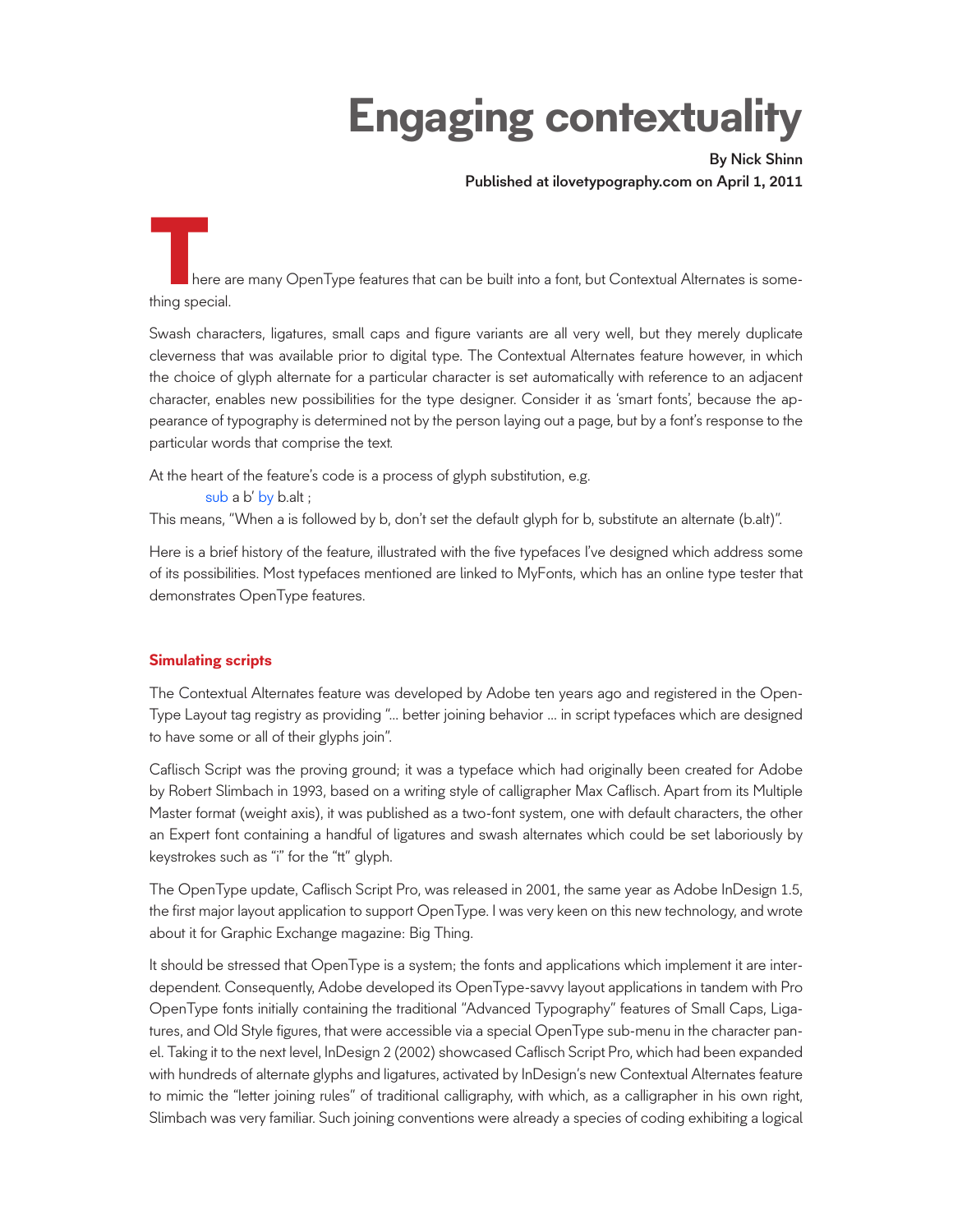reduction and marshalling of letter form, so their adaptation to computer code was opportune.

Certainly, fonts had been available with alternate forms before, but the sheer quantity of those in Caflisch Script Pro, and the rigor with which they were automatically deployed, created an emergent quality of organic script typography. Zapfino Extra (Herman Zapf, Akira Kobayashi and Adam Twardoch, 2003) and Dear Sarah Pro (Christian Robertson, 2004) were also instrumental in popularizing contextuality in OpenType script faces. In conjunction with Adam Twardoch and Thomas Phinney, I gave a workshop on on how to code such fonts, at TypeCon 2005 in New York. The three of us had previously discussed this and other OpenType issues extensively in the Build forum at Typophile.com.

Also in 2005, I updated my script face Handsome (1999) to Pro status, with Contextual Alternates, for a more natural written look.

more natural written look.<br>
SCUSSOVS scissors

## **Snug fit**

Although not a cursive script, Ed Interlock (Ed Benguiat, Ken Barber and Tal Leming, 2004) used contextual substitution to deploy a huge array of ligatures, simulating the effect of custom-designed hand lettering.

Recognizing that there are many possible formal relationships between adjacent glyphs, beyond cursive joining style or interlocking ligatures, my next foray into contextuality addressed something different: proximity. I created a rounded sans serif font, Softmachine (2006), in which the closest distance between letter parts—both within and between letters—was equalized. The primary goal was to enable a clean outline



Softmachine: evenness of fit is fine-tuned by alternate glyphs.

Handsome (above) and Handsome Pro. Contextual Alternates at the beginning and end of words, to avoid 'doubling', and for the appropriate joins (e.g. o\_r).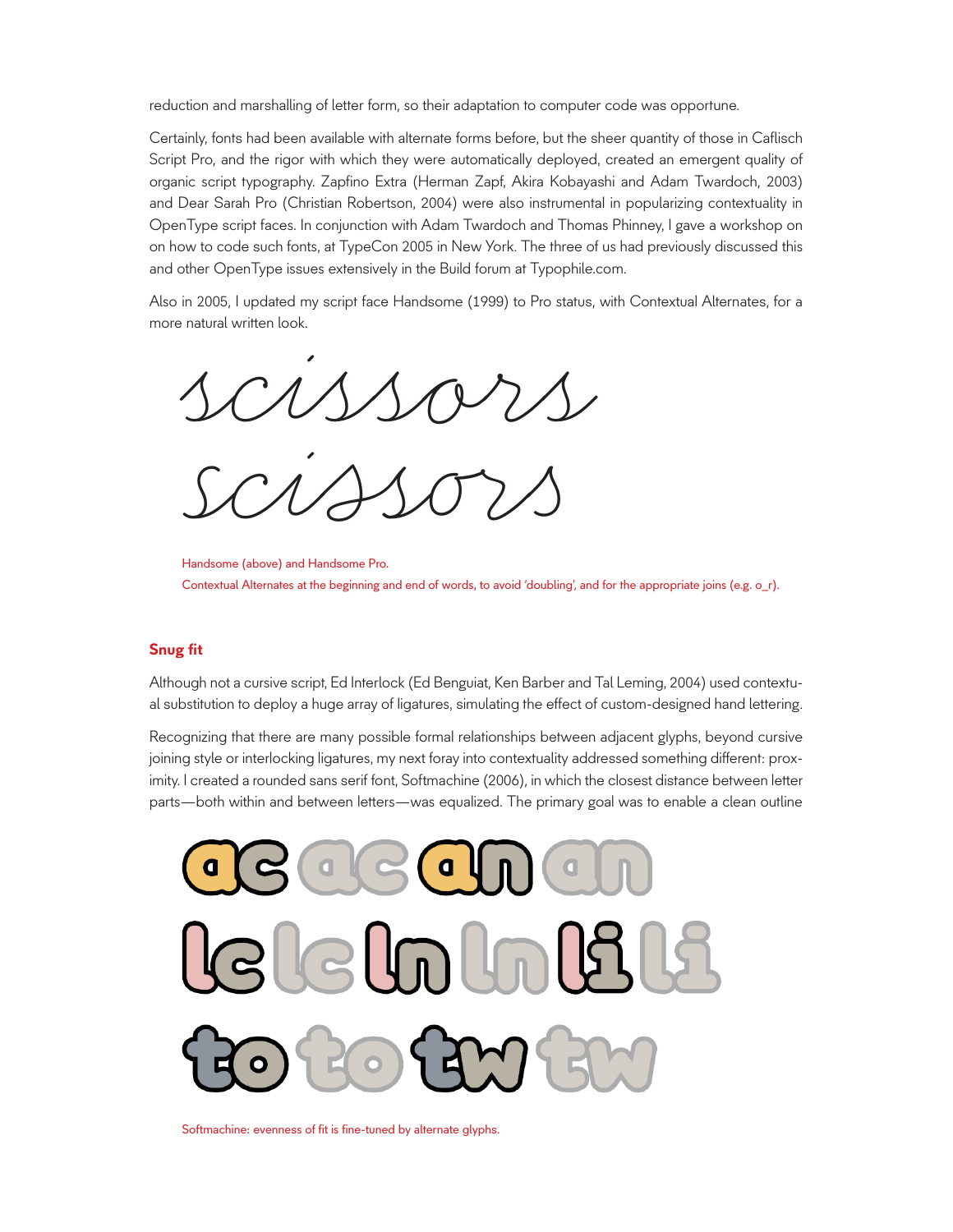stroke which didn't overlap itself in hot spots or produce pinched negative spaces.

This was achieved not just by well-placed stems within glyphs, and plenty of kerning adjustment between them, but by alternates that modulated the negative space between adjacent glyphs. So Softmachine contains, for instance, several variants of "l", each with a different length of tail, selection of which is programmed according to the following glyph shape. The overall effect is a novel kind of text color.

## **Pseudo-randomness**

LettError's Beowolf (1989) and Kozmik (1993) introduced the notion of randomness to digital typography, challenging the convention that every time a character repeats, the glyph should be identical. However, the non-standard programming in those types was not widely supported in layout applications. Then in 2005 several pseudo-random types were released with OpenType contextual programming by Tal Leming: Ken Barber's Studio Sable and Studio Swing, and Christian Schwartz's Local Gothic. Since then many foundries have followed suit. Patrick Griffin weighed in with Chapter 11 (2009) and Outcast (2010), distressed styles in which disparate alternates suggest the randomness of wear and tear and uneven, haphazard printing. And Beowolf and Kozmik have been reconfigured to OpenType.

AMANDA Puffy Script: Compare with Contextual Alternates off (above) and on (below), simulating the subtle

Duffy Script: Compare with Contextual Alternates off (above) and on (below), simulating the subtle irregularities of hand-drawn lettering.

In 2008, I designed Duffy Script, an interpretation of the lettering of Toronto illustrator Amanda Duffy. Each weight contains four glyphs for every character (including all numbers, punctuation and symbols). These are coded to set in a non-repetitive order, for a subtle, natural effect—and this is generally what is meant by "random" in OpenType fonts. The variant glyphs for each character are not radically different, but consistent in the way that letters from Ms Duffy's hand exhibit slight modulations from a distinctive pattern.

In 2010, for the OpenType makeover of Fontesque (originally designed in 1994), I again applied a random feature. However, this time it was achieved more economically, with only one set of alternates. Here's how. Fontesque's Contextual Alternate ('calt') feature has two parts:

Toggle. This causes every other character in text to be a 'calt' glyph, so that when a character is doubled, the two glyphs are different (note the double 's'). It also provides two different looks—useful for optimizing the appearance of display settings. And of course, further refinement may be made by manual selection from the glyph palette.

**Proximity.** When an alphabetic or numeric character repeats, separated by a single character, the second instance is programmed to be the other glyph for that character. Therefore, the closest that a glyph may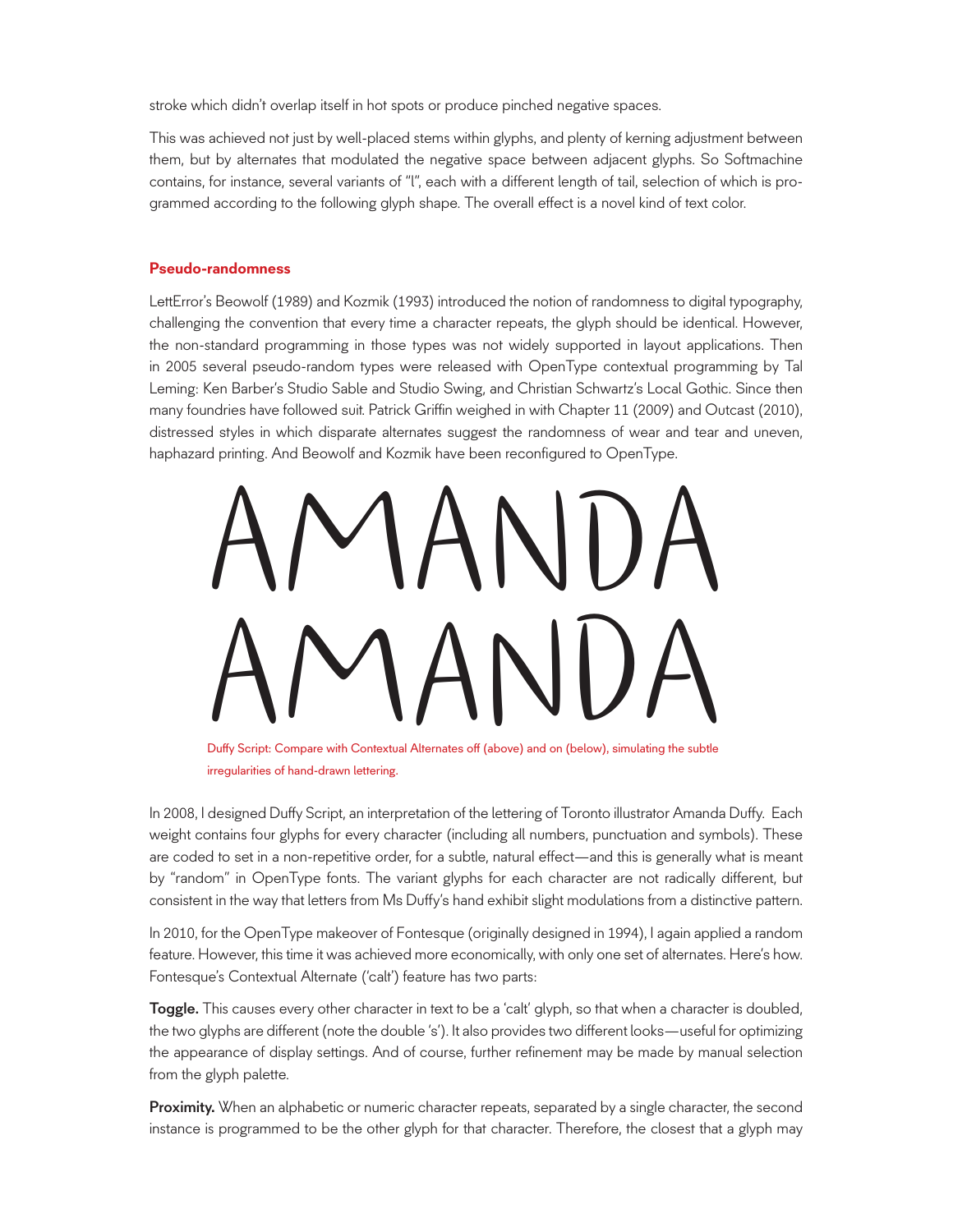

repeat is when separated by three characters. So, with just two sets of glyphs and the "Toggle + Proximity" system, repetition will not occur until the fifth character, far enough apart to make it unobtrusive. This system works because there are no languages in which an alphabetic character appears three times in succession. (Well, actually there are a few words in German.)

Most Fontesque alternates are similar in structure but slightly different in proportion, alignment, and detail, so that the overall effect enhances the original premise of the type—the appearance of graceful, slightly off-kilter hand lettering devoid of mechanical repetition.

So far as I know, pseudo-randomness has not yet been implemented in a text face to simulate the vagaries of the letterpress process, but Contextual Alternates has been integrated into several text faces—switching glyphs to improve readability—beyond dealing with the traditional problem of 'f' bumping into accents, punctuation and ascenders.

# **Readability**

Rob Keller's Vesper (2009) has pushed the envelope furthest in using a large set of alternates to improve the fit of text type. By retracting or extending serifs, clashes and gaps are smoothed away. This is extremely practical in many character combinations, but as with kerning one wonders at what point the effect becomes counterproductive, and where the threshold is between smooth and bland. The question arises of whether such a process might dilute the personality of a typeface—or disguise its faults—and more profoundly, to what extent does the physiological process of reading type depend on consistency of letterform? Vesper raises these questions, but one theoretical typeface cannot provide the answer. Don't ever expect a categoric decision, the best one can hope for is a consensus derived from practical experience with this and other types, yet to be designed, which implement contextuality as a readability strategy.



#### **Counterpoint**

My new release Checker is a monowidth, all-cap 'three-D' display font which alternates white letters on black tiles with black letters on white tiles.

When working on the face, I was aware that I was channeling nostalgia for a kind of counterpoint layout that was popular in the early 1950s, involving bold type and large areas of spot color, but I didn't refer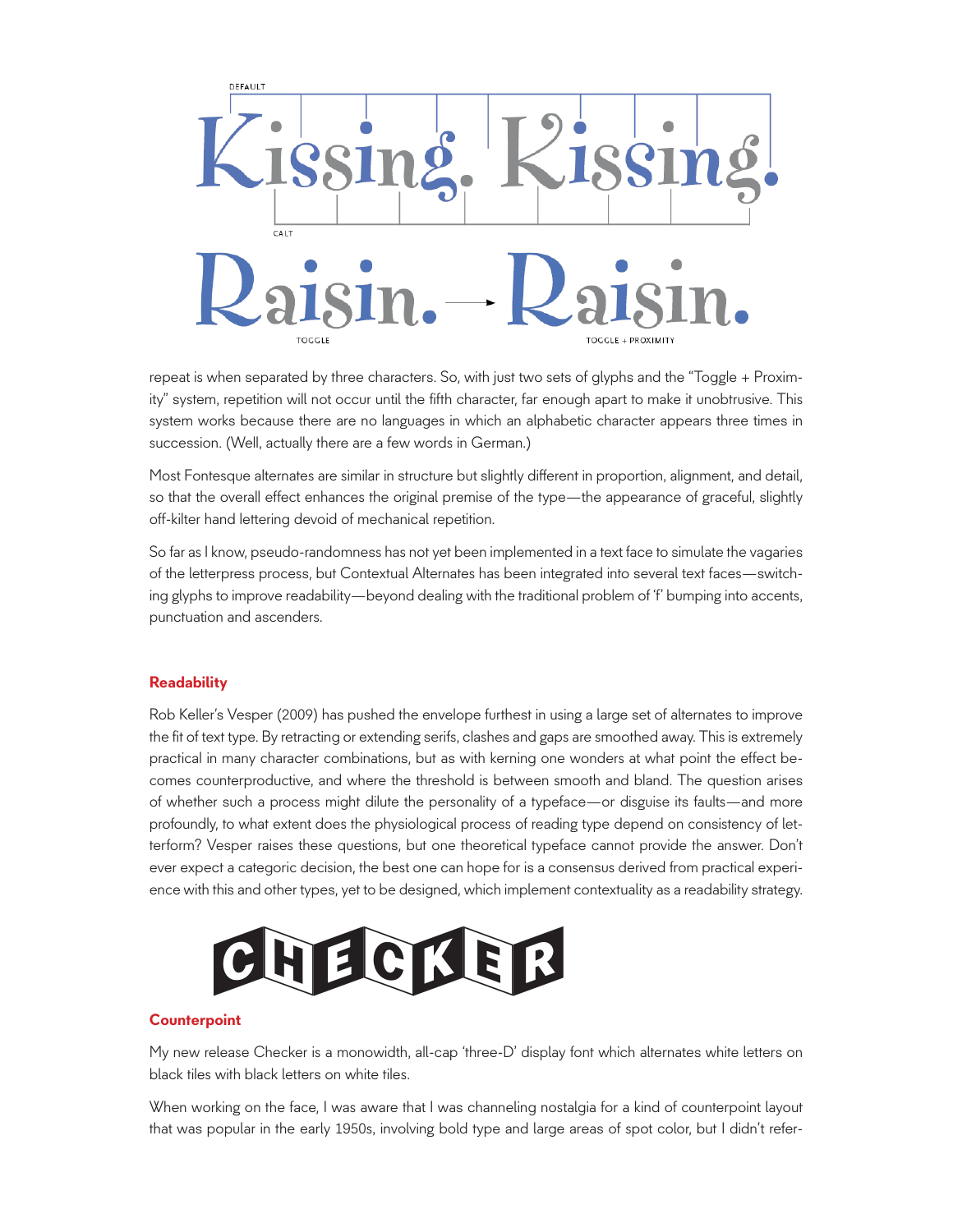ence anything in particular. After I had completed the typeface, I came across the old Cinerama logo (1952–1974), which has some similarities with Checker.

Now I recognize the interplay of memory and imagination that occurs in bringing vague and half-grasped imagery into sharp reality, and the differences between the Cinerama logo and Checker reveal something of my graphic interests and modus operandi. Whereas the logo has white lettering and proportional width tiles with a gap between them, Checker alternates positive and negative lettering, monowidth tiles, and forms an accordion strip – qualities which may be traced to themes and content in my recent work:

Contextual alternates. Checker integrates contextuality at a fundamental level of design, making it the pronounced sine qua non of the font. The contextual alternation of Checker involves figure/ground and italic/backslant switching, and baseline disruption.

**Extreme Italicization.** The lively zigzag employs extreme italicization of 20° (the norm is close to 10°) of a bold weight; this style is adapted from Figgins Sans. (Figgins is a derivative of one of the first sans serif types, from a time when the lower case sans serif did not yet exist; there was thus no model to revive and so the Figgins italic was based on its serifed Modern Suite partner, Scotch Modern Italic, which is at 20°.)

Monowidth. Panoptica (2005) was designed for constraints-based verse: monowidth, unicase.

Perceptual dissonance. I gave a talk at Typo Berlin in 2009 investigating the conference theme of "Space" through a history of the representation of three dimensions on a flat surface—linear perspective, from Pompeian murals to Google Earth. This touched on the graphic qualities of axonometric projection (parallel line perspective with no vanishing points) and its propensity for optical illusion. Perceptual dissonance has some relevance to type design. Geometric transformations (flipping, rotating, skewing), if not the most basic of vector drawing processes, are nonetheless actions used all the time in drawing type, to manipulate and form the components of glyphs. However, when it comes to finessing different characters, the plot thickens, because merely transforming one glyph shape to another by flipping, rotating or skewing all or part of it is not necessarily enough. Some account must be made for visual perception's demand for bias. Put simply, when a viewer is presented with two elements which are plain transformations of the same shape, there is a modicum of confusion. At its most problematic, this manifests as dyslexia, when, for instance, a reader confuses b with q or d. To establish meaning, the eye must have its clearcut categories, to differentiate between objects which are identical and those which aren't. Images which are transformations of one another have a hint of ambiguity; identical in shape, yet different in alignment. This is perhaps one reason why serifed types are preferred for long stretches of text, because the serifs applied to b, q and d render them non-transforms of one another.



Roman Mechanically skewed and rotated Redrawn to minimize distortion

Letters vs Word. As a design based on the concept of transformational opposites—contrast, angle of skew, and mirroring—Checker is highly invested in the issue of perceptual dissonance. Ambiguity is embraced in the tiles' axonometric perspective, which simultaneously suggests a view from above and below, yet rejected in curved glyphs whose mechanically skewed distortions of stem thickness have been partly unmade by manual drawing (in the time-honored typographic tradition) to facilitate the gestalt of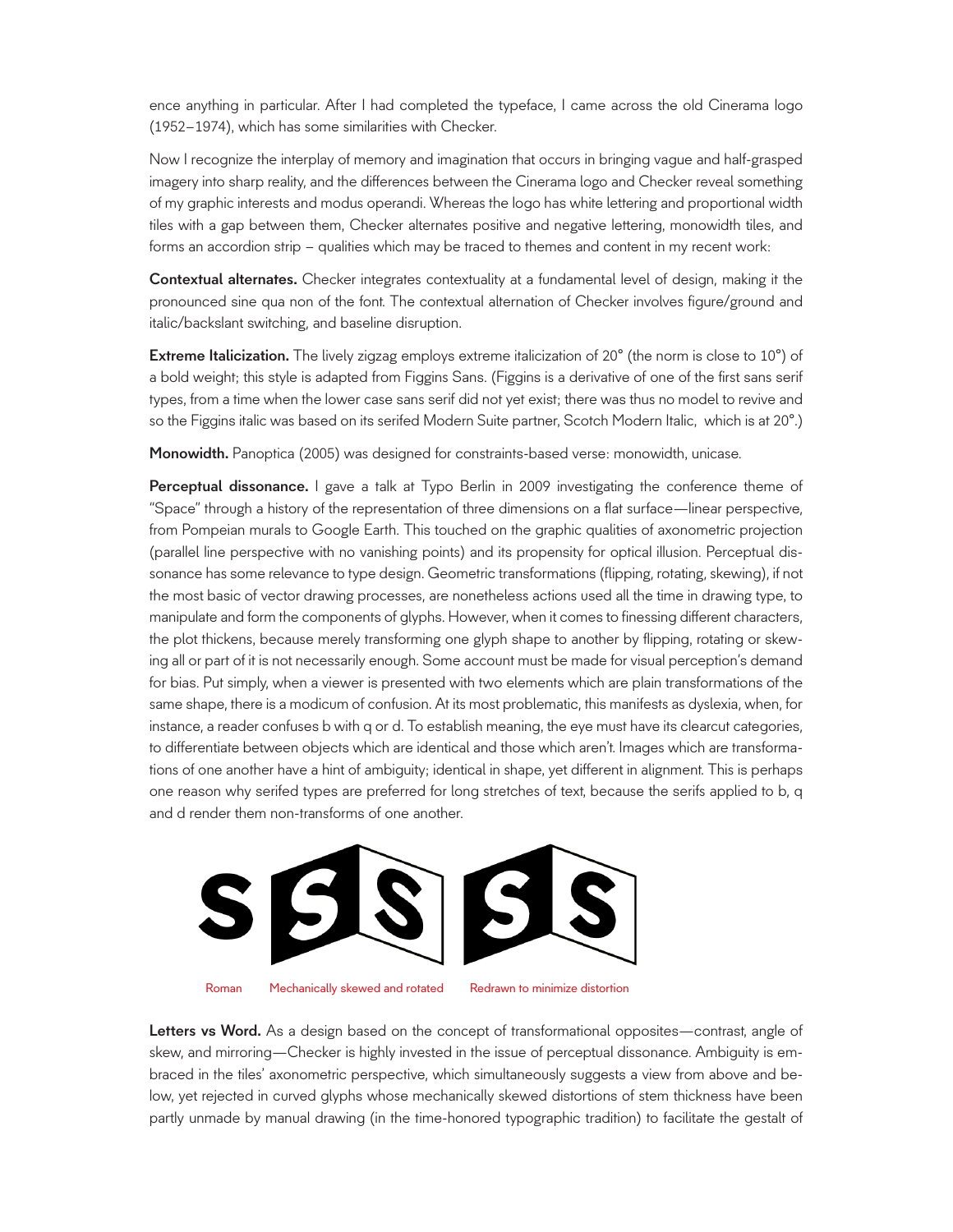words—emphasizing tension between letter perception and word perception as the fundamental theme of the font's design, embodied by the principal of contextual alternates.

#### **Addendum: Readability & Randomness**

With Neology (2014), the goal was to address readability through type design as empirical process.

I sought to isolate letter form as a variable. That is to say, fundamental "topographic" letter construction, not proportion or curve shape. I wanted to see what effect variation in letter form has on readability.

The experiment was informed by three design factors I've engaged in the past:

1. Pseudo-random mixing of variant glyphs for the same character. (In Duffy Script and Fontesque Pro.)

2. The stylistic design axis. (Sense and Sensibility, and Handsome.)

3. The limits of perception. In particular relating to the size of the fovea and how many characters may be perceived with acuity, concurrently, during a saccadic rest.

Putting these together, I designed a sans serif typeface, Neology, comprising two full subsets—a geometric and a grotesque—in which the glyph for each character in text is chosen from either subset by pseudo-random code, via the Contextual Alternates feature. The article you are now reading has been set in this "wrong-font" mash-up.

# A remarkable new concept in readability. A remarkable new concept in readability. A remarkable new concept in readability.

Top: Neology Deco, geometric typeface.

Middle: Neology Grotesque—the black letters are common with Neology Deco. Bottom: Neology, in which the two constituent styles are mixed in a pseudo-random manner, to avoid repetition.

The premise being tested is that the reader only registers such information, within a saccadic rest, as is necessary to identify a character. Variance in character shape will not be perceived if it occurs across a saccade, because it has no significance to the task of decoding text. Consequently, mixing geometric and grotesque glyphs in a kind of massive wrong-font setting should not effect readability.